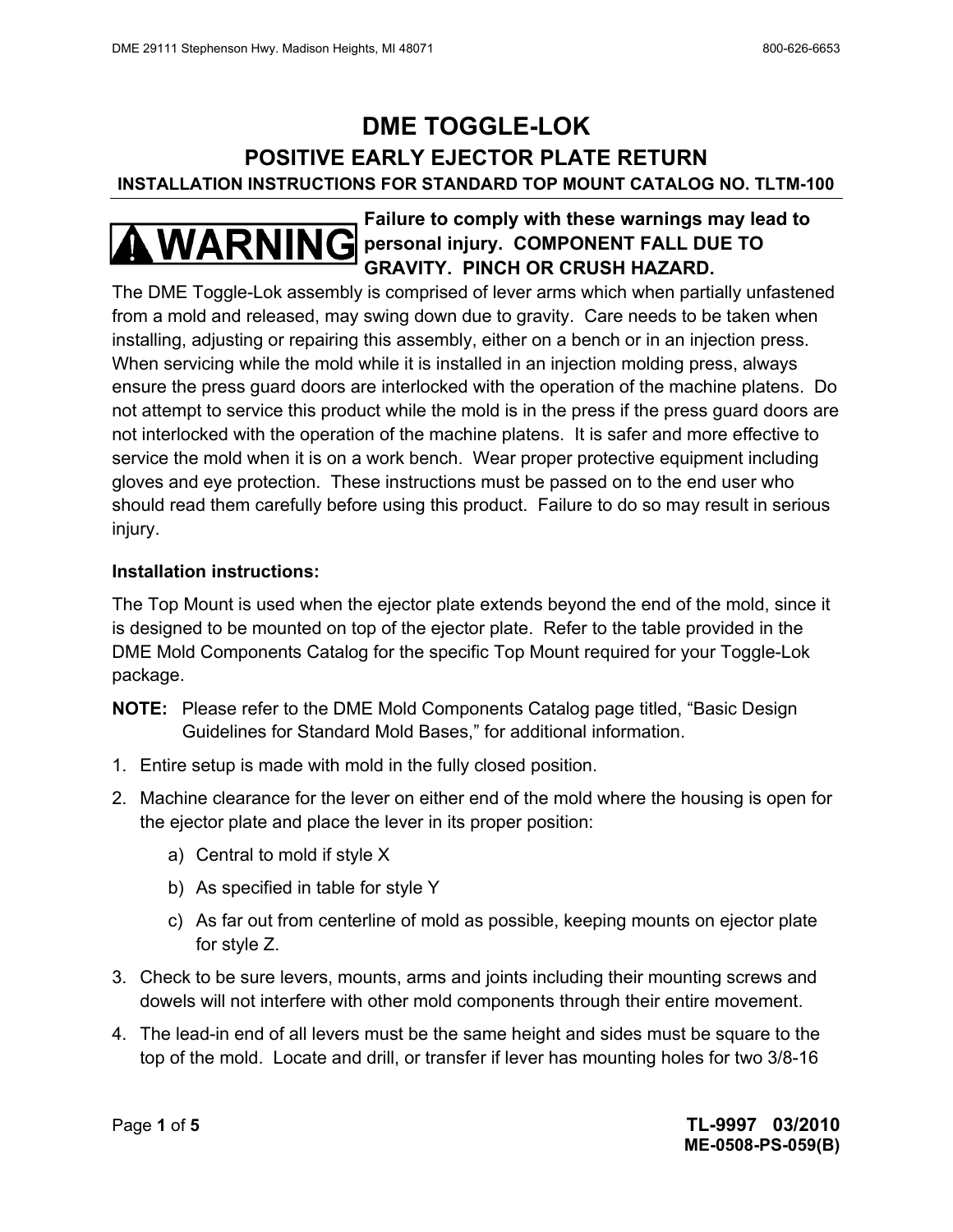UNC S.H.C.S. Tighten S.H.C.S. and check for proper location and squareness. Maintaining correct position, locate, or (if lever has mounting holes) transfer from lever for dowels. Then drill and ream for 3/8 -inch diameter dowels. Place lever spacer under lever and assembly with screws and dowels.

- 5. The template furnished must be altered in order to use for the Top Mount. There are two basic options:
	- a) Placing the Top Mount on top of the ejector plate with the cover plate in position under the mount. This will require machining the template shorter by an amount equal to the thickness of the ejector plate from the end stamped "ejector plate." This will also move the position of the stripper bolt toward the parting line of the mold slightly from the position shown in the chart for the Side Mount. This will require checking to see that the stripper bolt does not come too close to the split line of the mold plates. (A thicker "B" plate may sometime be required or a spacer plate under the Top Mount to work around interference with split lines. See reference drawing marked "A" attached to these instructions for more detail.)
	- b) Maintaining the same position as specified in the chart for the Side Mount of the 5/8 inch diameter hole in the mount for the joint between both the Side Mount and the Top Mount. This is accomplished by machining a pocket in the top of the ejector plate deep enough to maintain this same location with the cover plate in position under the Top Mount. This will require cutting the template furnished shorter by an amount equal to the sum of the thickness of the ejector plate and the depth of the pocket in the ejector plate required to maintain the proper position. This amount is machined from the end of the template marked "Ejector Plate." This option, however, is not possible with the Small Side Mount. See reference drawing marked "B" attached to these instructions for more detail.)
	- **NOTE:** To assure proper template is being used for setup, confirm that catalog number on template corresponds with that specified in table for specific Toggle-Lok package used.
- 6. Transfer hole for stripper bolt by placing template (furnished and altered as specified in step #5) against the lever and against the top of the ejector plate. Drill and tap for 1/2 -13 UNC shoulder screw at top.
- 7. Repeat above procedure on opposite side of lever by reversing transfer template. Keep side of template marked "Lever" against lever and side of template (furnished and altered as specified in step #5) marked "Ejector Plate" against the top of ejector plate.
- 8. Install arm using shoulder screw facing opening of arm down.
- 9. Place joint in Top Mount.
- 10. Repeat steps 8 and 9 on opposite side of Lever.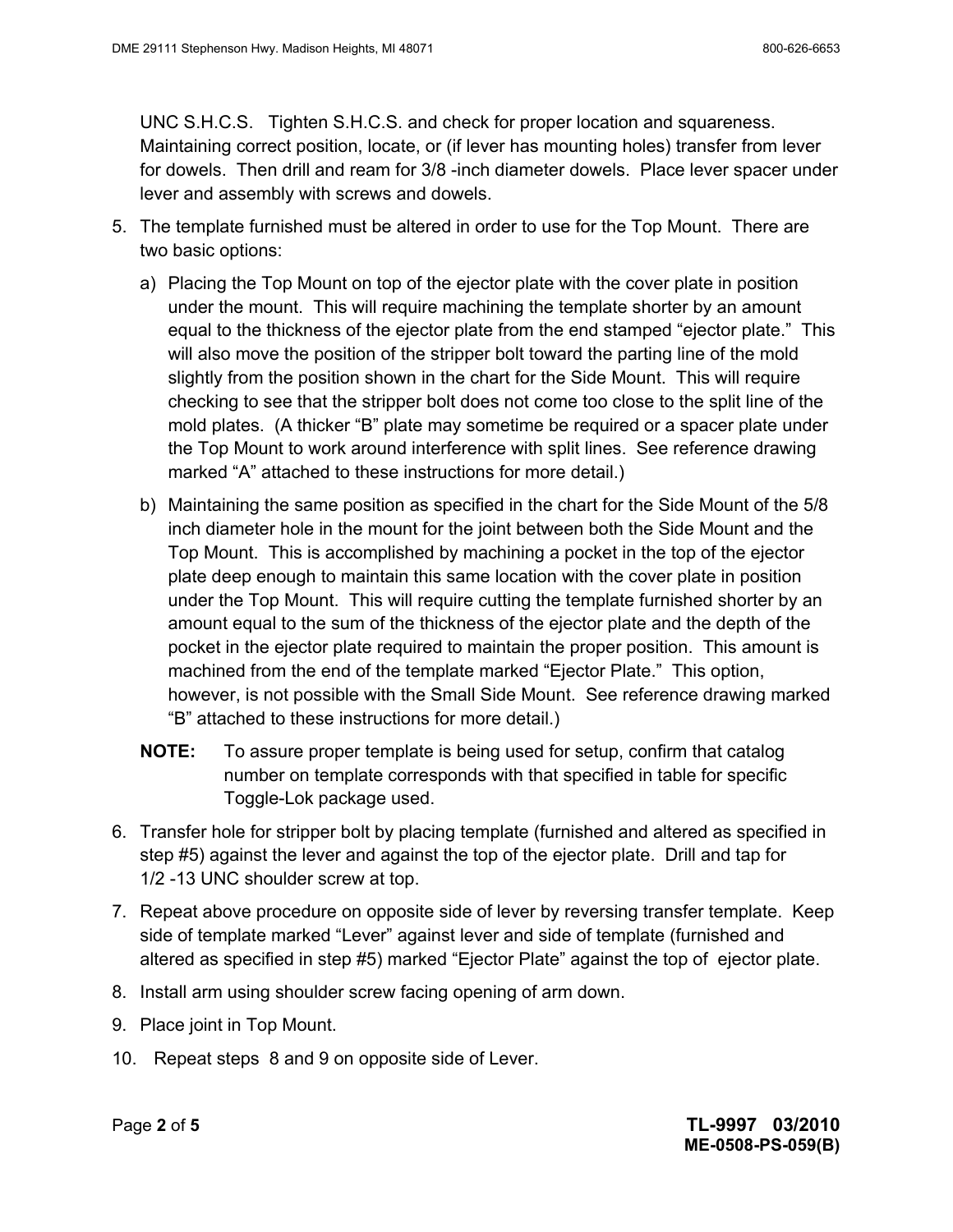- 11. Repeat steps 6, 7, 8, 9, 10 on opposite end of mold.
- 12. Place cover plates under Top Mounts and transfer clearance hole in cover plate for dowel.
- 13. Rest Top Mount on top of ejector plate (or in machined pocket in top of ejector plate depending on option decided on in step #5) with cover plate in place under Top Mount and move until arm is against lever. Then, transfer from Top Mount location for two (2) 1/4-20 UNC S.H.C.S.
- 14. Repeat at other three locations.
- 15. Then, drill and tap for 1/4-20 UNC S.H.C.S. and reassemble with cover plate in place under Top Mount.
- 16. Ensuring the correct location as in step #13, tighten 1/4-20 UNC screws and transfer location of 1/4 -inch diameter dowel from Top Mount.
- 17. Disassemble drill and ream for 1/4 -inch diameter dowel.
- 18. Assemble mold and engage linkage as in step #9.
- 19. Repeat steps 15 through 18 for all mounts.
- 20. Maintain 1/64 -inch clearance between mount and end of mold as specified in DME Catalog.
- 21. Dry cycle mold on bench to check for proper operation of early return.
	- **NOTE:** For smoother operation, a thin coat of heavy grease should be applied to leavers and arms.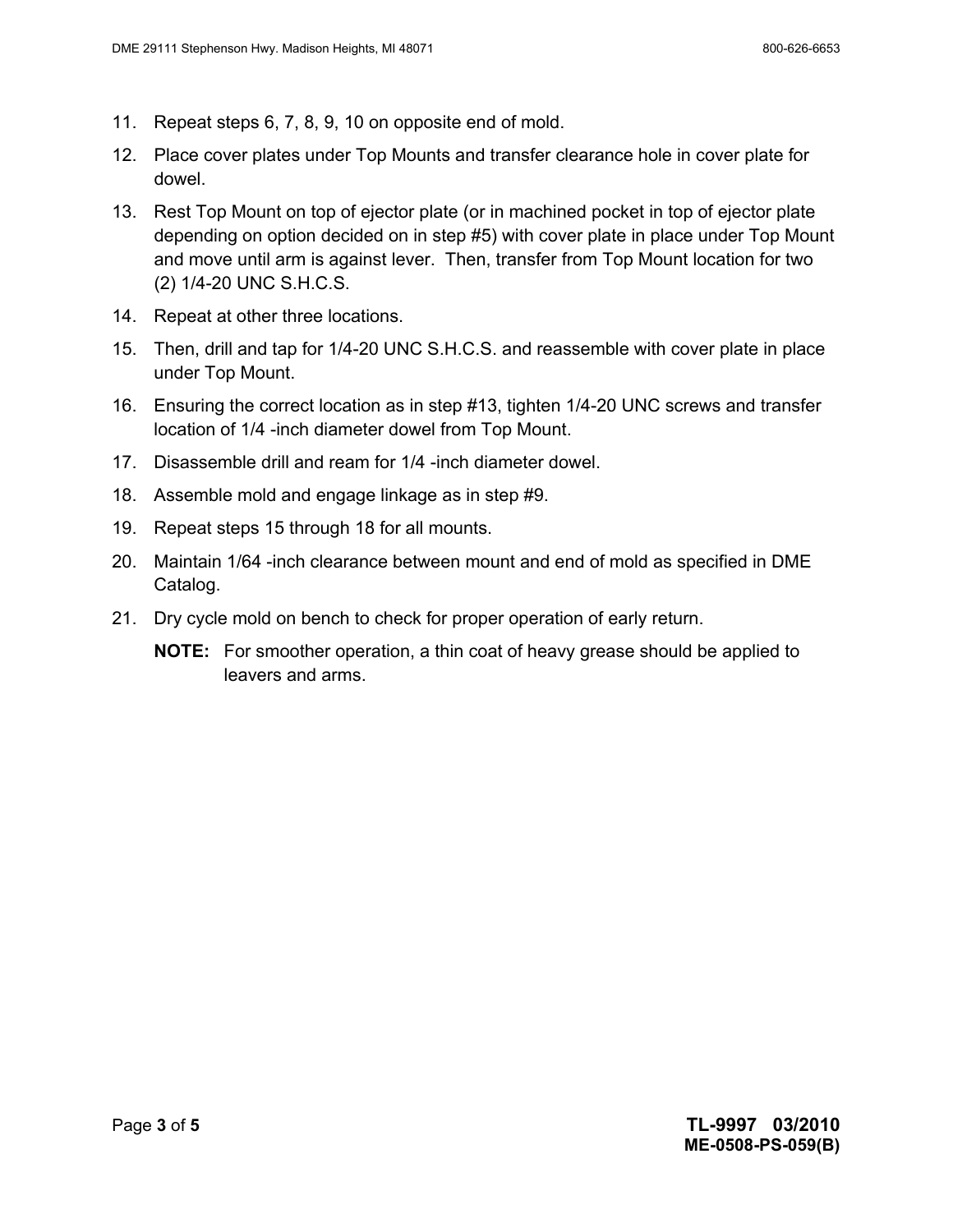### **NOTE: DRAWINGS BELOW ARE FOR REFERENCE ONLY, AND ARE NOT TO SCALE. ALWAYS USE PROPER TEMPLATE INCLUDED WITH ASSEMBLY.**